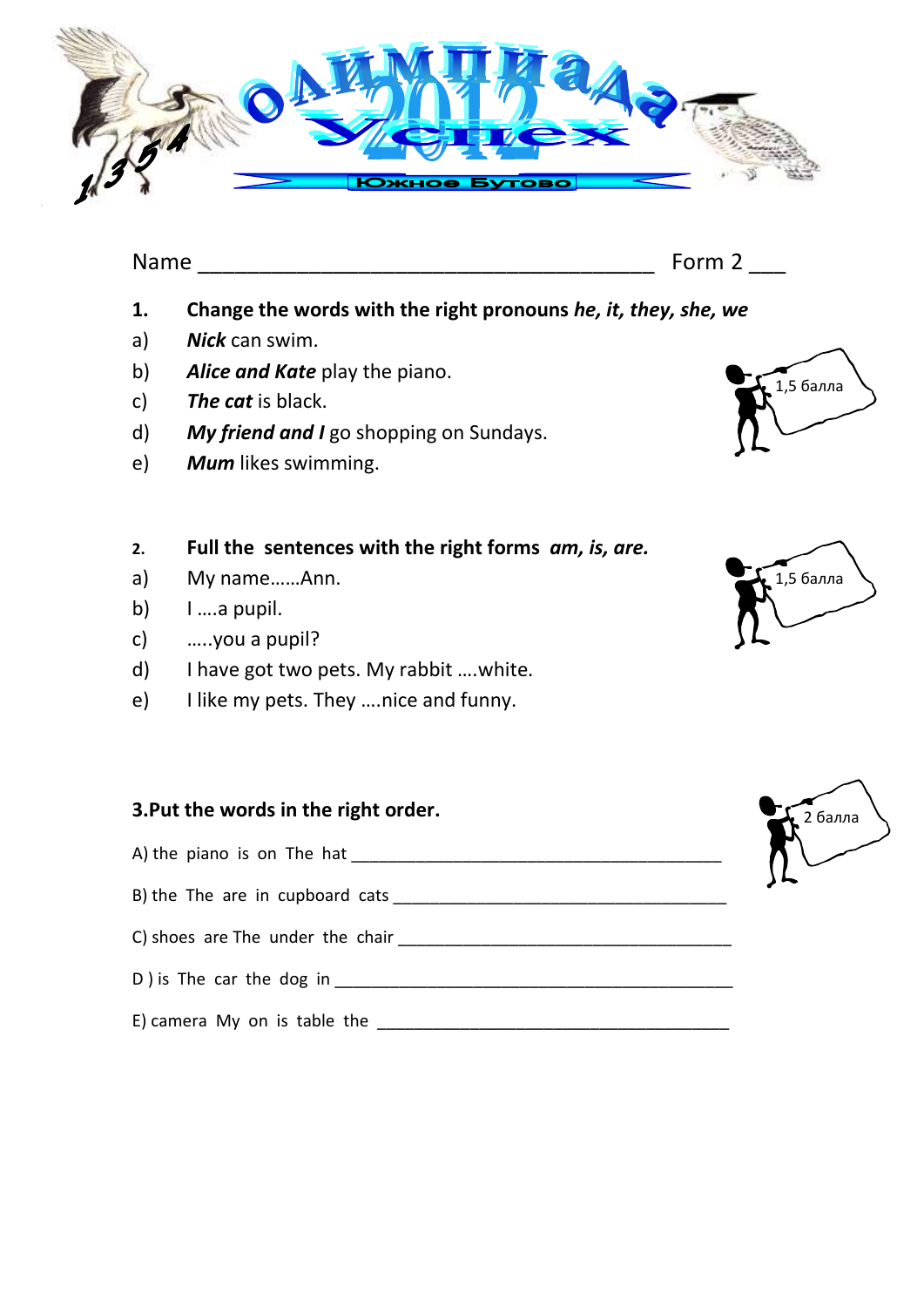## **4. Write the names of these children.**



#### **5. Look and write.**